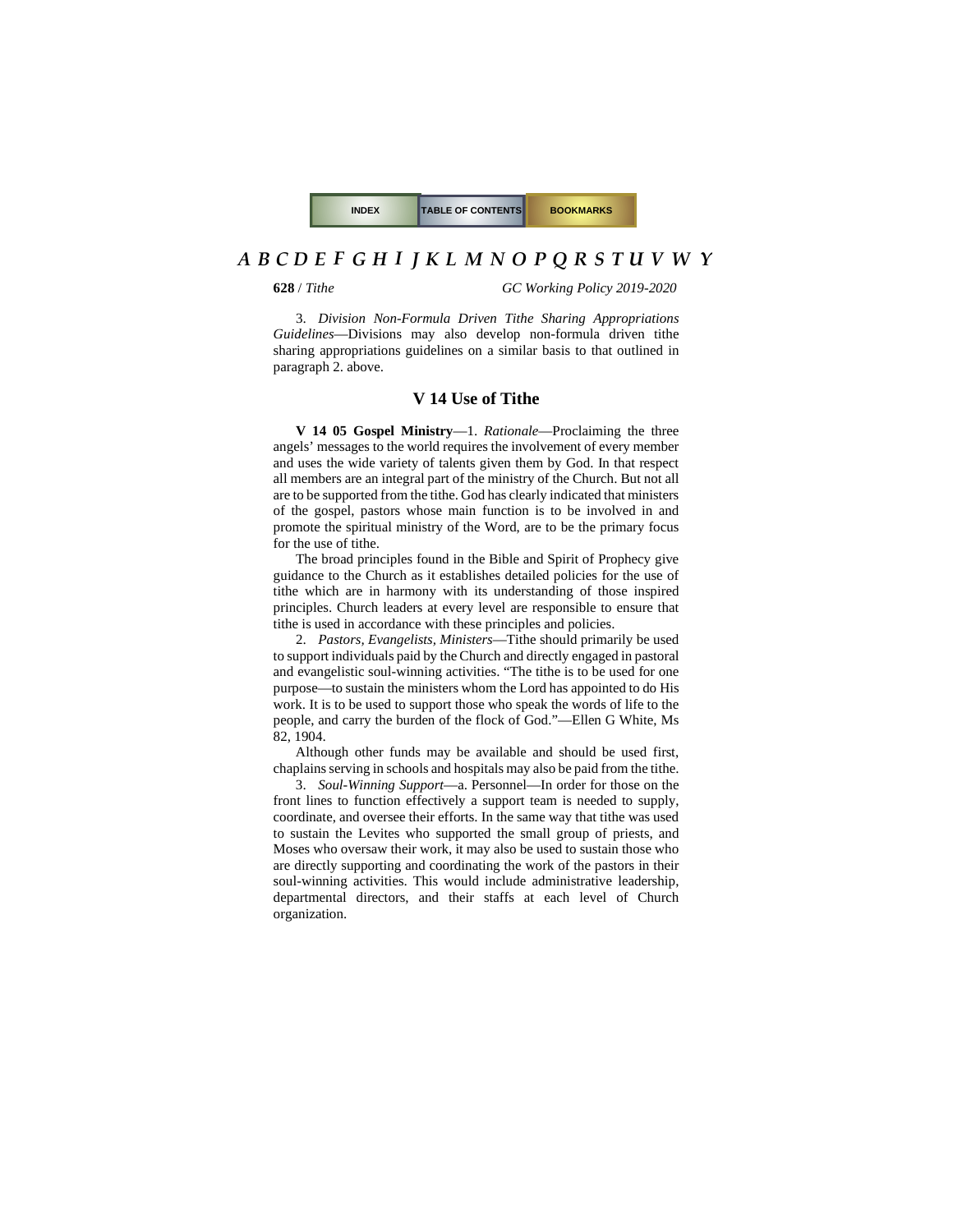#### *GC Working Policy 2019-2020 Tithe /* **629**

b. Operating Expenses—The operating expenses of the conferences or missions/fields/sections, unions, divisions, and General Conference headquarters office are considered an appropriate use for tithe.

4. *Literature Evangelists*—Literature Evangelists are to be primarily supported from sales, but it is appropriate to use tithe funds to assist with the contribution to their benefit fund if proceeds from sales are not sufficient and other funds are not available.

As with other departmental directors who support the pastors in their soul winning endeavors, it is appropriate to use tithe to pay the Publishing Director's (Literature Evangelist Leader's) salary, benefits, and office operations if other funds are not available.

5. *Evangelistic Activities*—In many places youth camps and camp meetings are an integral part of the evangelistic thrust of the Church and a strong support for the pastors in their soul-winning activities. As such, it is appropriate to use tithe for the operating subsidies provided to them.

<span id="page-1-0"></span>6. *Evangelistic Equipment*—Evangelistic equipment comes in many forms. Whether the preacher's voice is projected by microphone across a rented hall, carried into homes by DVD players, or beamed around the world by radio transmitters, satellite uplink systems, or the internet, the principle is the same. The purchase of evangelistic equipment and support of these evangelistic means may be an appropriate use for tithe if their purpose is to support soul winning endeavors and other funds are not available.

7. *Auditing Service and Auditing Costs*—The cost of auditing tithefunded organizations and local churches may be supported from tithe. Divisions determine funding arrangements within their territories within guidelines set by the General Conference. The cost of audits for hospitals and other non-tithe supported entities should come from non-tithe funds.

8. *Bible/Religion Teachers and Spiritual Support Personnel in Schools* (See [V 14 15](#page-2-0) below for a description of educational expenses that may appropriately be supported from the tithe.)

9. *Retirement Costs*—Retirement costs are part of an employee's remuneration, so the retirement costs of those who are supported from tithe may also be funded from tithe.

Contributions to unfunded defined-benefit retirement plans which in the past were funded from a percentage of tithe, may continue to be funded from tithe where it is not practical to try to sort out all past service,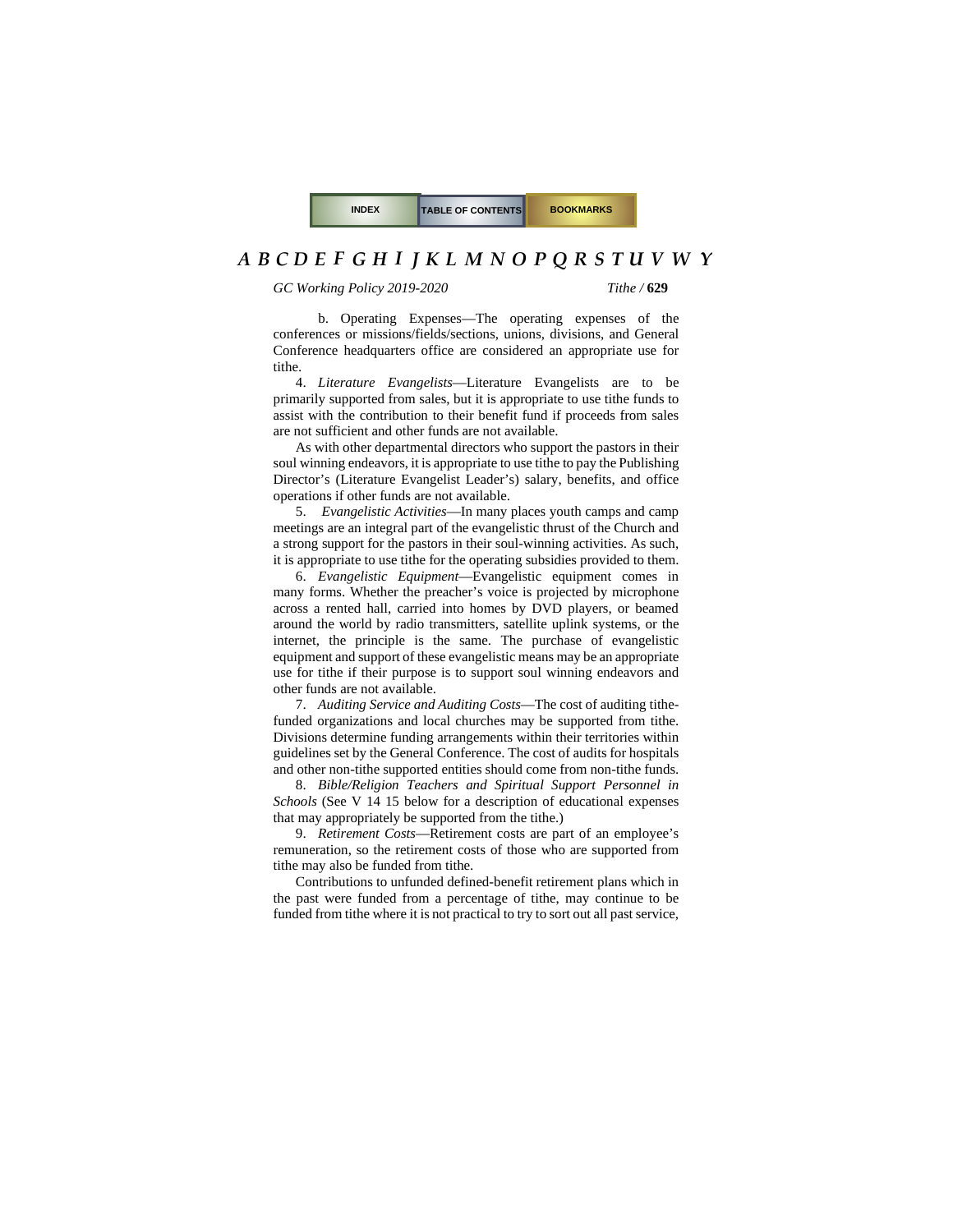**630** / *Tithe GC Working Policy 2019-2020*

but funding of new service from tithe funds should relate to those who are paid from tithe funds.

<span id="page-2-1"></span>10. *Housing for Personnel*—Provision for housing is part of the employee costs of an organization. In some parts of the world the cost of housing is provided for in the salary package or as a rental or housing allowance, while in others the denomination may rent, purchase or build housing. It is appropriate to use tithe for rental, purchase, construction, and maintenance costs of housing for those who are supported from the tithe.

11. *Church Buildings*—Church buildings should be purchased, constructed, or remodeled with non-tithe funds, except in extraordinary circumstances, and then only with division committee approval after consultation with General Conference officers.

<span id="page-2-0"></span>**V 14 15 Education**—1. *General Principles*—Ellen G White often expressed a deep concern over the tendency of some to divert tithe from the special purpose for which it has been designated—the support of the preaching, pastoral, evangelistic ministry. While urging that the use of tithe for school purposes be limited, she also recognized legitimate situations in which tithe should be used to pay some of the individuals connected with the schools.

"Light has been plainly given that those who minister in our schools, teaching the Word of God, explaining the Scriptures, educating the students in the things of God, should be supported by the tithe money."— 6T 215.

While recognizing that all our educational institutions should be soulwinning in nature and all our educational staff should be ministering spiritually to the students and their families, the Seventh-day Adventist Church has chosen to limit the amount of tithe it will use in its educational programs. This is done partly because there are other sources of funding available to schools and partly to ensure that the tithe resources remain focused on their primary objective—support of the pastors and their soulwinning activities.

2. *Use of Tithe in Schools*—The policies outlined below provide maximums that may be provided from tithe funds for support of Seventhday Adventists employed in our educational system. In many areas the tuition and other non-tithe funding available both from within the church and from outside sources are sufficient to sustain our schools and no tithe funds are needed. In some areas given the size of our educational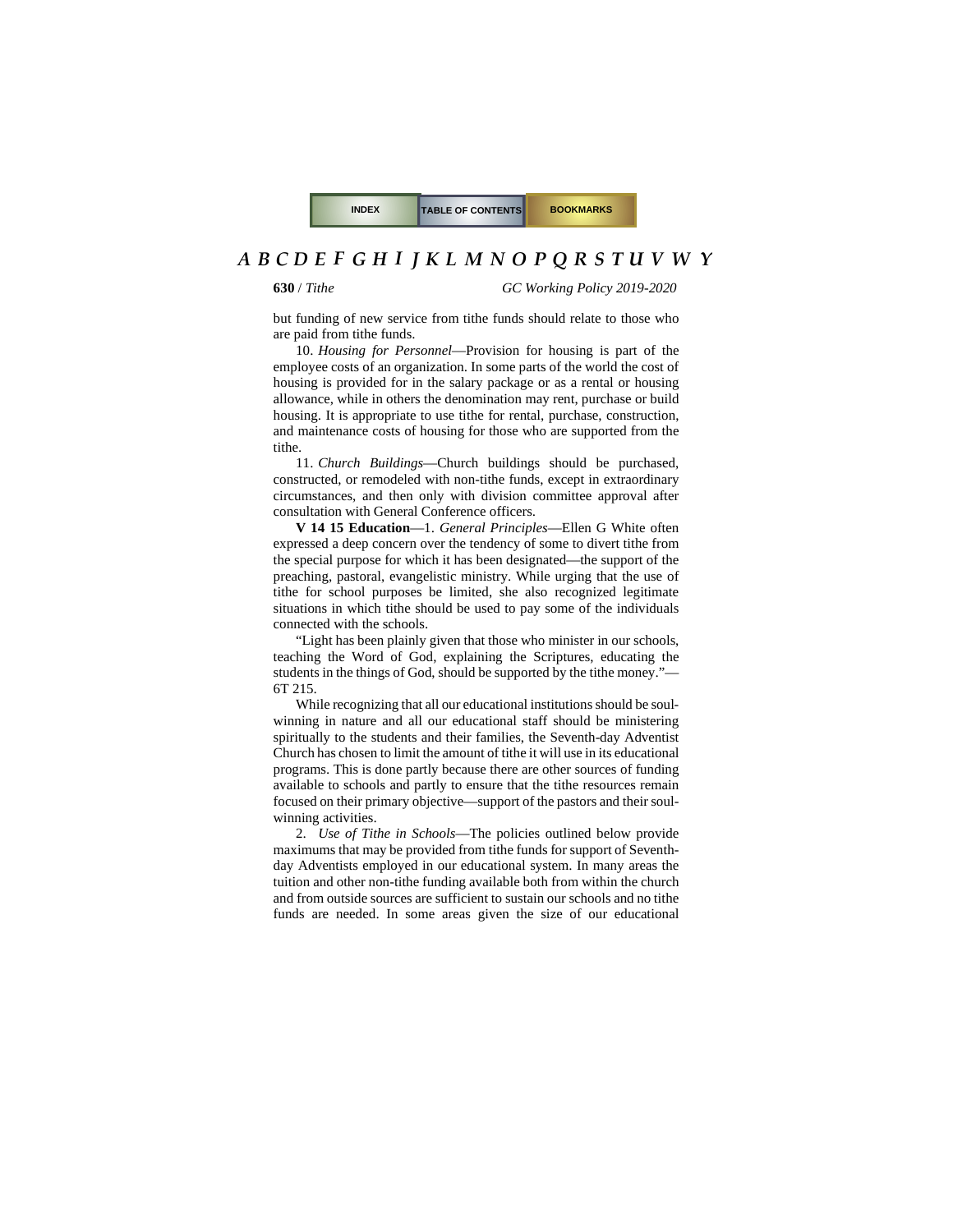*GC Working Policy 2019-2020 Tithe /* **631**

systems, if the maximum amount of tithe funds allowed under these policies were used in the education program, there would be little or no tithe funds left with which to employ pastors. Each division should study the work in its territory and develop policies within the framework outlined below which will assure that the tithe has not been diverted from the special purpose for which it has been designated—the support of the preaching, pastoral, evangelistic ministry.

a. Primary/Elementary Schools—Up to  $30$  percent<sup>[4](#page-3-0)</sup> of remuneration and benefits of teachers and principals may come from tithe.

b. Secondary Schools—Up to the total cost of remuneration and benefits of Bible teachers, residence hall deans, and principals and up to 20 percent of the cost of instructional staff (excluding contract employees) may come from tithe.

c. Colleges and Universities—Tithe may be used to cover up to the cost of the Bible/theology/religion department, the chaplain's office, the dean of students' office, the residence hall deans and their staff, and the president's office and up to 20 percent of the cost of instructional staff (excluding contract employees).

d. Schools for Evangelistic Outreach—Division executive committees may approve the use of additional operating subsidies from tithe funds for schools which are opened for the unique purpose of opening up work in unentered areas or people groups.

**V 14 20 Missionaries**—Although many missionaries are serving in roles that can appropriately be supported from tithe funds, the decision as to which missionaries (international and interunion) may be supported from tithe is to be made on the same basis as for any other Church employee—whether their function should be supported by tithe.

Medical and other professionals are not normally supported from tithe. However, if their missionary assignment is for the purpose of opening up work in unentered areas or people groups, it may be appropriate to use tithe for their support.

**V 14 25 Mission Outreach-Focused Organizations**—1. *General Principles*—Tithe may be used for operating expenses and personnel

<span id="page-3-0"></span><sup>4</sup> Where the cost of retirement contributions for elementary school teachers are not funded separately but are part of the percentage of tithe contributions from the local conferences, the total amount of the retirement fund contributions for elementary teachers may be from tithe.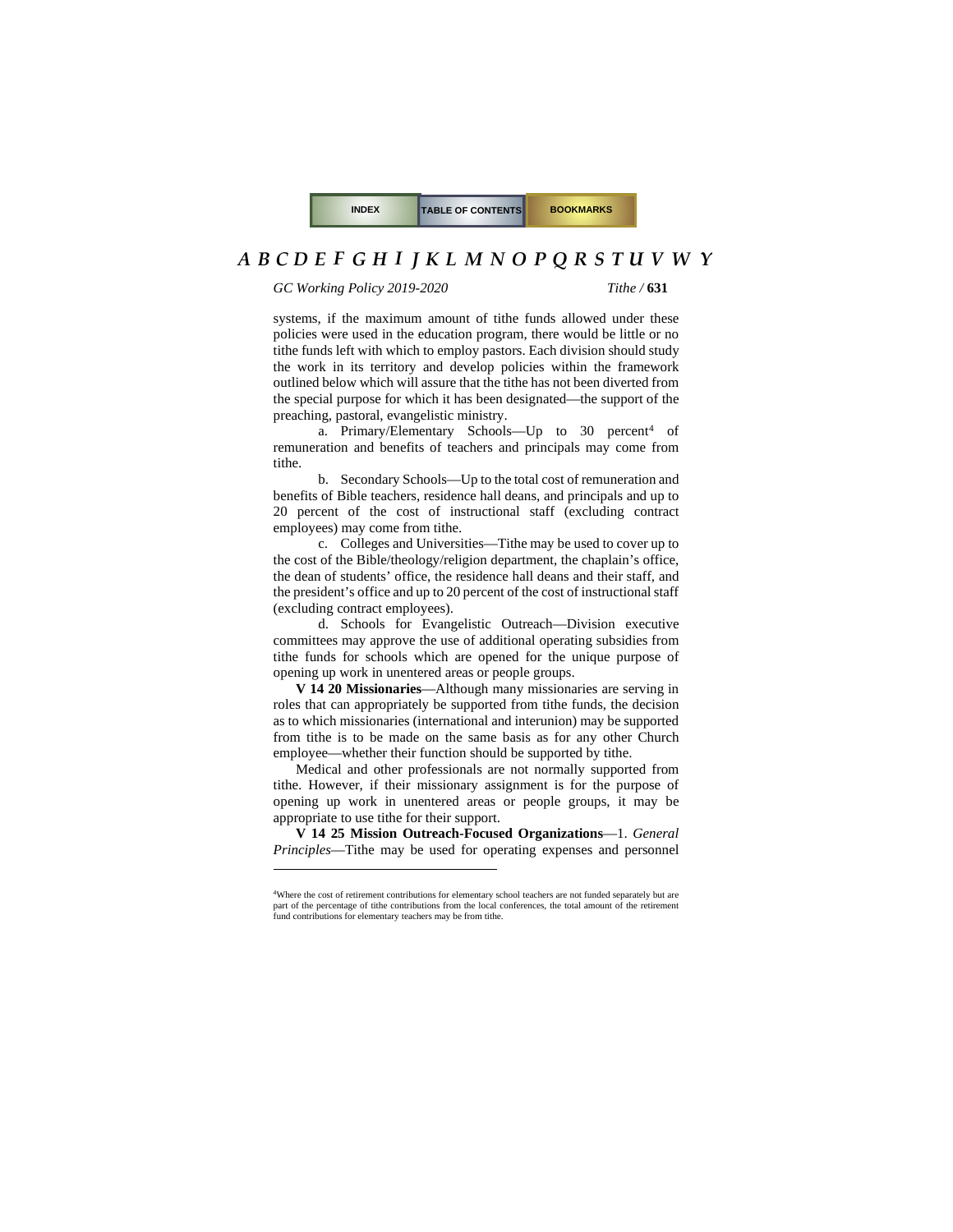**632** / *Tithe GC Working Policy 2019-2020*

employed in certain Church-owned and operated mission outreach focused organizations as follows:

2. *Media Programs*—Tithe may be appropriated for the production and broadcast of media programs whose purpose is soul-winning in nature or for the spiritual nurturing of members. This would include radio, TV, internet, and print materials associated with these programs. Whenever possible other sources of income should be used to sustain these programs.

3. *Adventist Development and Relief Agency*—ADRA directors at the General Conference, divisions/regions, and unions/countries were traditionally departmental directors and as such were paid from tithe. While the structure has changed, it may be appropriate to support them from tithe where they support the ministry of the Church and continue to give spiritual oversight. If other funding is available to cover these costs it should be used first.

**V 14 30 Items Not to be Funded from Tithe**—1. *General Principles*—In an effort to keep as much of the tithe as possible focused on its primary objective (supporting ministers in their soul-winning activities), and based on council from the writings of Ellen G White, the following items should be funded from non-tithe funds:

2. *Buildings and Facilities*—Capital expenditures other than provided for under [V 14 05, paragraph 10.,](#page-2-1) should be funded from nontithe sources.

3. *Equipment*—Equipment (except for that provided for i[n V 14 05,](#page-1-0)  [paragraph](#page-1-0) 6. above) are to be funded from non-tithe sources.

4. *Local Church Operating Expense*—Local church maintenance, utilities, and other operating expenses, including local church employees, are to be paid from local non-tithe funds. All tithe is to be forwarded to the conference, mission/field/section, or union of churches with none being retained for use by the local church. Even though tithe is not retained and used directly by the local church, major portions of the tithe are spent at the local church level though the payment by the conference, mission/field/section, or union of churches of the pastors and in some cases a portion of the cost of elementary school teachers.

In some divisions, local church and church school employees are paid through the conference, mission/field/section, or union of churches payroll. If division policies permit, and if their primary function is such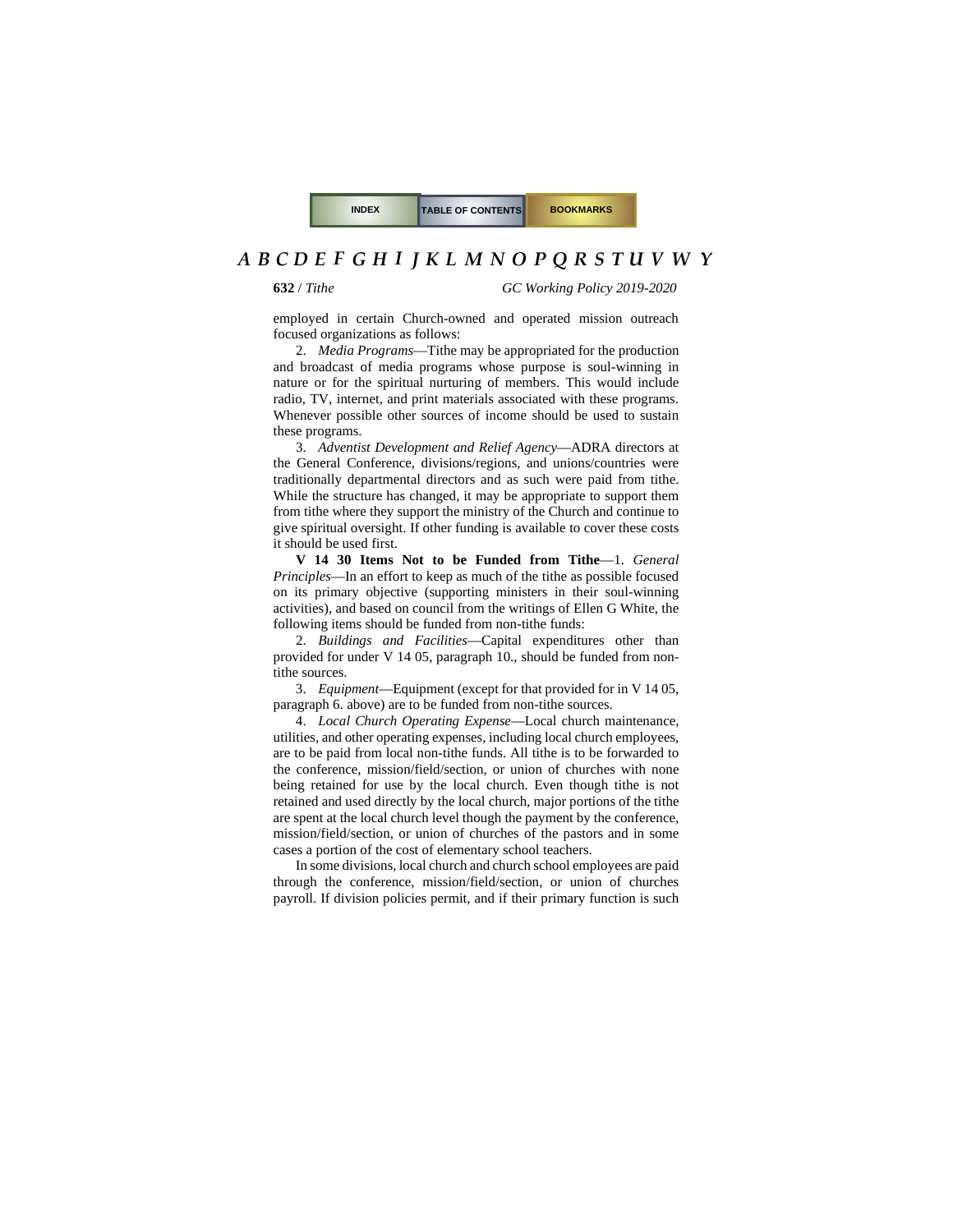*GC Working Policy 2019-2020 Tithe /* **633**

that it would qualify them for being supported by tithe, part or all of their expense may be covered by tithe.

5. *School Operating Expense*—Maintenance, utilities, payroll, and other operating expenses of primary/elementary, secondary, and higher education institutions shall be funded from tuition and other non-tithe sources except as may be provided for unde[r V 14 15](#page-2-0) above.

#### **V 20 Accountability for the Use of Tithe**

**V 20 05 Continuous Monitoring of Tithe-Use**—Administrators and executive committees at General Conference, division, union and local levels shall give continued, earnest study, in the light of the Bible and Spirit of Prophecy counsels, to the purposes and proportions in which tithe funds are being used in the organizations for which they are responsible.

**V 20 10 Operating Caps and Limits on Use of Tithe**—The General Conference has not attempted in policy to establish minimum percentages that should be used for pastoral work and evangelism or a maximum percentage of tithe that can be expended on administration, education, etc., because of the great diversity in how the church operates around the world. But divisions, working with their unions and conferences or missions/fields/sections, are encouraged to develop policies and limits or guidelines that will guide in the work in their territories. The General Conference Executive Committee has set a cap of the equivalent of 2 percent of gross tithe that may be spent for operations at the General Conference headquarters.

The annual reporting on the use of tithe and the review of trends should help all organizations to be more intentional on focusing the use of tithe on its primary objective—the support of pastors and their soul winning activities.

**V 20 15 Promotion of Tithing Plan**—Church leaders at all levels shall inform and educate church members regarding the denominational tithe and offering system, and actively promote participation in the full range of possibilities it provides.

**V 20 20 Reporting and Monitoring**—Administrators and executive committees, not only need to understand scriptural and Spirit of Prophecy counsel regarding the use of tithe and the policies that have been developed to guide the church in applying that counsel, but also need to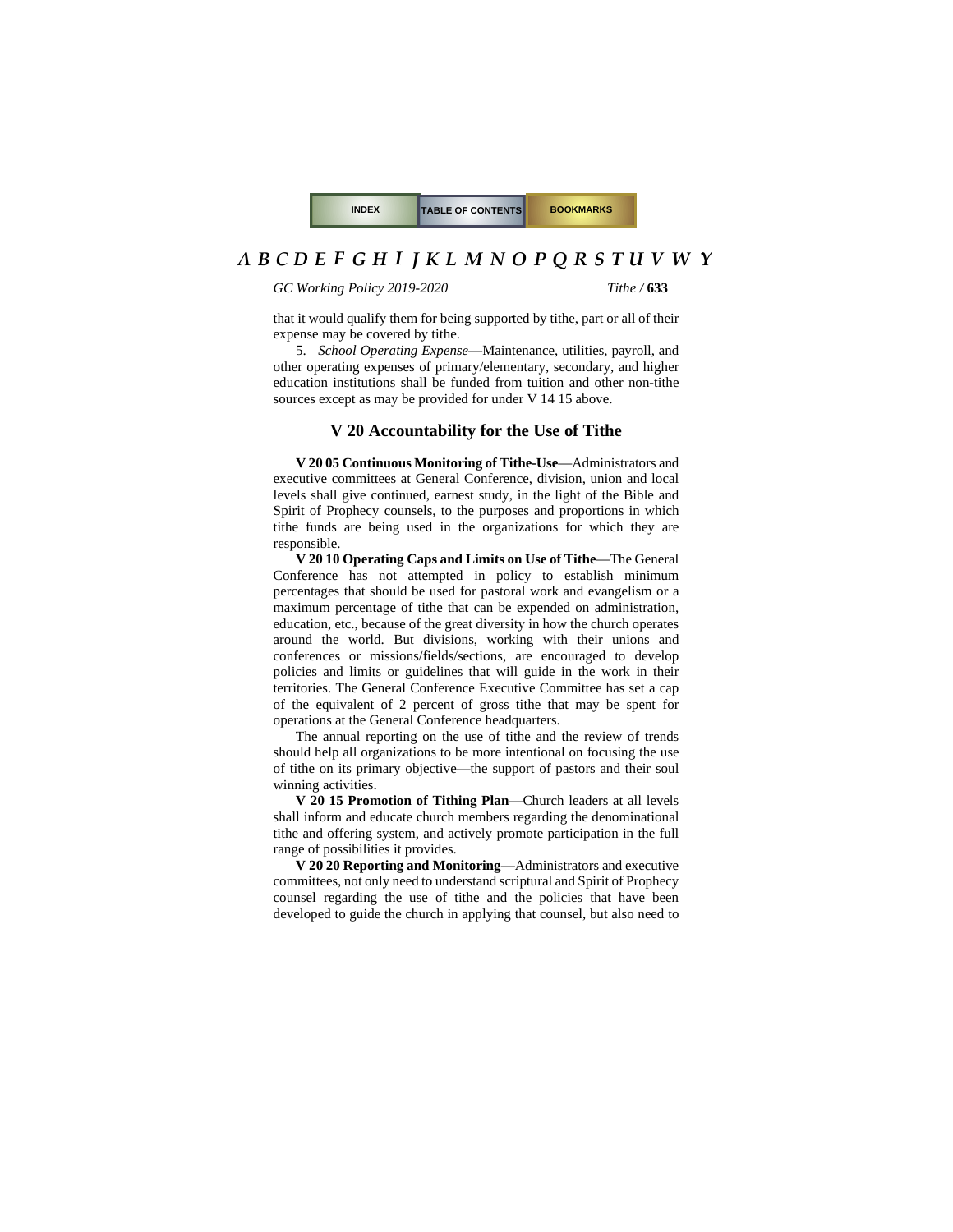**634** / *Tithe GC Working Policy 2019-2020*

assess and evaluate its application within their territories. To assist with this ongoing evaluation and monitoring, each conference, mission/field/section, union, division, and the General Conference shall make an annual report to its executive committee on the sources and use of tithe as follows:

1. *Tithe Received*—Report to include:

a. Tithe received from members

b. Tithe percentages received from lower organizations

c. Tithe appropriations received from higher organizations

d. Tithe received from any other source

e. Less tithe percentages sent to higher organizations (for purposes of this report, this should not include retirement fund contributions as they are part of the operating expense and should be shown under the section on the use of tithe)

2. *Use of Tithe*—Report to show the amount of tithe used to support:

<span id="page-6-0"></span>a. Pastors, evangelists, and front-line workers in the field

b. Headquarters operating at the conference or mission/field/ section, union, division, and General Conference

c. Education including a breakdown as to amounts at the elementary level, secondary level, and at the college and university level

- d. Direct evangelism
- e. Media outreach
- f. Literature evangelism program

g. Retirement fund contributions—These contributions which are part of employee costs should be reported under the separate categories [\(paragraphs a. through f. and h.\)](#page-6-0) based on where the individuals involved are employed, but if the contributions are not specifically identifiable by category, the costs should be reported here.

h. Other uses—Give breakdown if it exceeds five percent of tithe.

3. Local conferences, local missions/fields/sections, or unions of churches shall report to their executive committees how the tithe was used within their territory.

4. Unions shall report to their executive committees the way tithe was used in their own operations and also how tithe was used by all conferences or missions/fields/sections within their union.